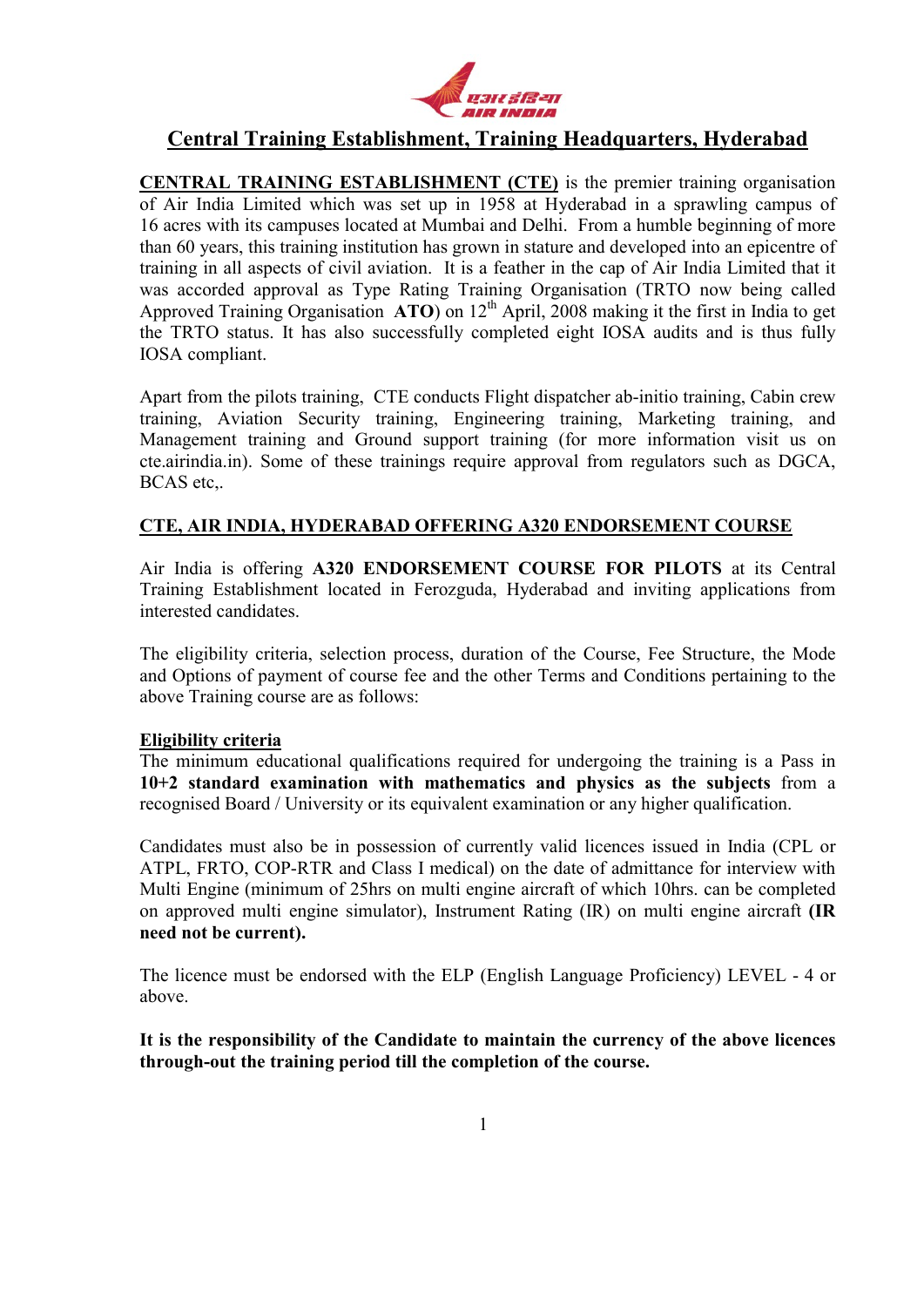## Selection Process

The eligible candidates would be admitted through a selection process

#### Duration of the course

The duration of the training may vary anywhere between 12 to 20 weeks (approx.) for the batch as per the performance displayed by the individual and as per the training seniority. Air India will not be held responsible for any further extension of the training period of a candidate either on account of the performance levels or due to any other circumstances attributable to the candidate.

## TRAINING SENIORITY :

Given here under is the method of preparing the merit list of trainee pilots giving weightage on performance of the individuals during their training tenure at CTE, Air India.

| Average of Basic technical subjects                                          | 05%            |
|------------------------------------------------------------------------------|----------------|
| Average of Technical systems test                                            | 15%            |
| Average of Basic performance subjects<br>Average of Performance subject test | $0.5\%$<br>15% |
| ATO Technical test                                                           | 30%            |
| <b>ATO Performance test</b>                                                  | 30%            |

Merit list prepared as above is purely for ascertaining the seniority / sequence in which the trainees are taken up for their further training after completion of ATO examination. It may be noted that failures / number of re-tests taken by the trainee will push him/her down the line in seniority accordingly.

The above guidelines are given in advance to have clear transparency on the procedures followed during the training of trainees so that the Instructors / officers / staff working at our training establishment are allowed to function smoothly with their respective duties without interference / clarifications sought at various stages of their training.

## SUBMISSION OF APPLICATION

Eligible applicants can download the Application Form, fill up the same by furnishing complete information in each of the columns duly signed and shall forward the same together with the copies of the relevant certificates duly attested by a Gazetted officer and a demand draft of Rs.3,000/-(Rupees Three Thousand only) for General, & Rs 2,000/- (Rupees two thousand only) for belonging to SC/ST communities towards the registration fee drawn in favor of Air India Limited, Hyderabad (Payable at Hyderabad).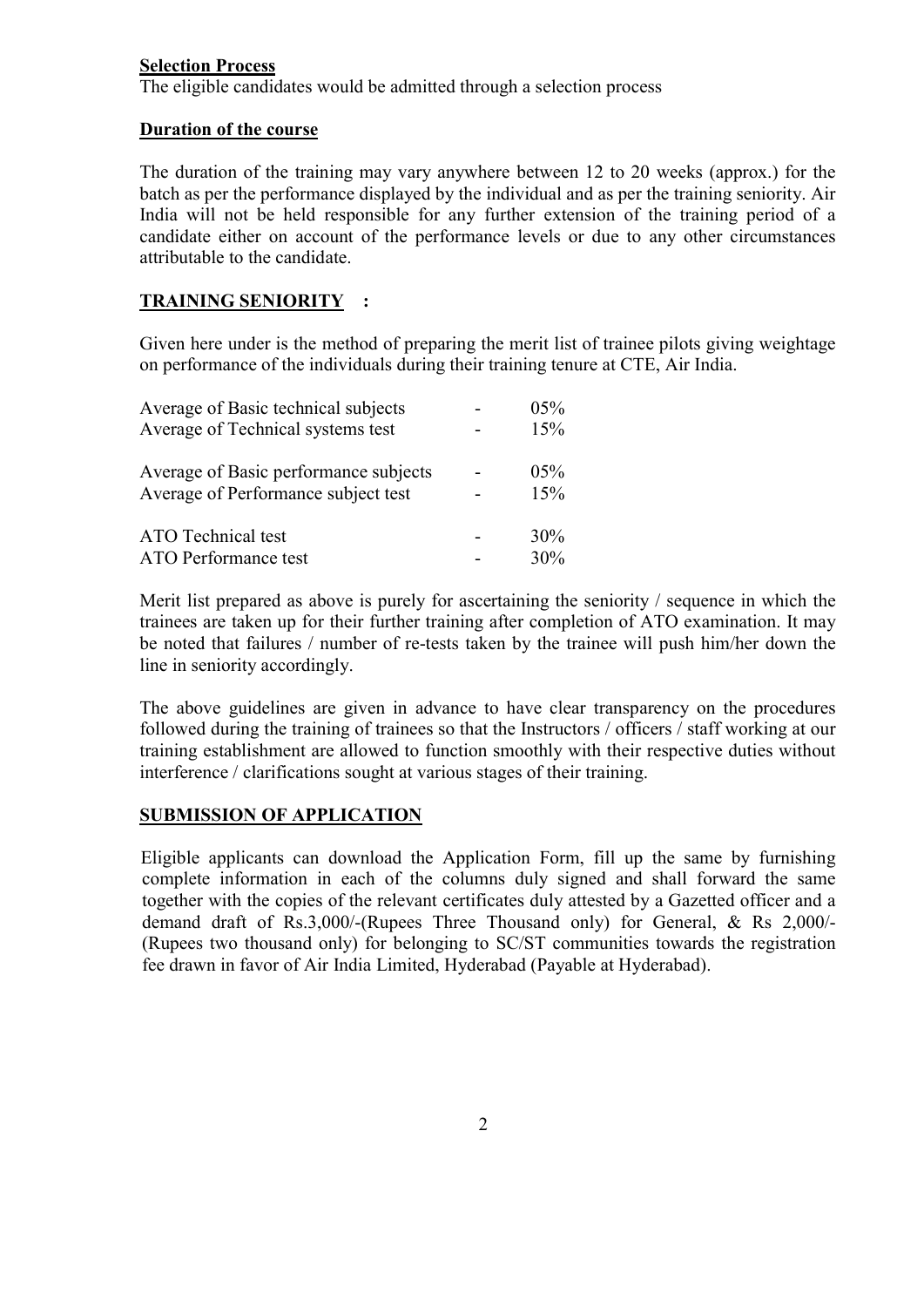Incomplete / inadequate documentation will result in rejection of candidature and no correspondence will be entertained in such cases.

The Application form together with all the enclosures and the Demand Draft as stated above shall be sent by POST / COURIER to reach the office of EXECUTIVE DIRECTOR(TRAINING), AIR INDIA LIMITED, CENTRAL TRAINING ESTABLISHMENT, FEROZGUDA, HYDERABAD 500 011 on or before 03rd Jan 2022.

## CANDIDATES MUST NOTE THAT THE APPLICATIONS RECEIVED AFTER THE ABOVE DATE WILL NOT BE ACCEPTED.

Candidates may forward the scanned application form as an advanced copy along with the enclosures to hydcte.atb $@airindia.in$ , to facilitate the office for making a preliminary scrutiny. The candidates will, however, be considered on the basis of the original application together with the certified copies of the certificates and the registration fee received on or before 03rd Jan 2022

## VERIFICATION OF DOCUMENTS

Verification of documents will be carried out prior to the interview and candidates are required to carry the original certificates in respect of 10+2 qualification with mathematics and physics / CPL or ATPL / FRTO / COP-RTR / Class I medical / Multi Engine Rating and Instrument Rating along with the ELP endorsement on licence.

The venue of the interview will be intimated to the eligible candidates through Mail / Telephone

## COURSE FEE:

 Fee for the A320 Type Rating Course (excluding LVTO Training/check and Adverse Wx Training/Check) is fixed at Rs.20,70,664/- (Rupees Twenty Lakhs Seventy thousand six hundred and sixty four only) including 18% of GST to be paid before commencement of the course.

 The amount can be paid through Demand draft drawn in favor of Air India Limited, Hyderabad payable at Hyderabad or through E-transfer as per the details given below:

| <b>IFSC</b>               | CNRB0013048       |
|---------------------------|-------------------|
| <b>CURRENT ACCOUNT NO</b> | 30483070000014    |
| <b>ACCOUNT HOLDER</b>     | AIR INDIA LIMITED |
| <b>BANK</b>               | CANARA BANK       |

- Candidates may, however, avail the option of making the payment in two equal installments subject to execution of agreement/surety bond, as shown below.
- Candidates eligible for scholarships offered by state/central governments shall process the applications through proper channel sufficiently in advance to make payment of the course fee before commencement of the course as per the scheduled dates stipulated above. Air India does not own any responsibility in obtaining the scholarships / loan from any place whatsoever.